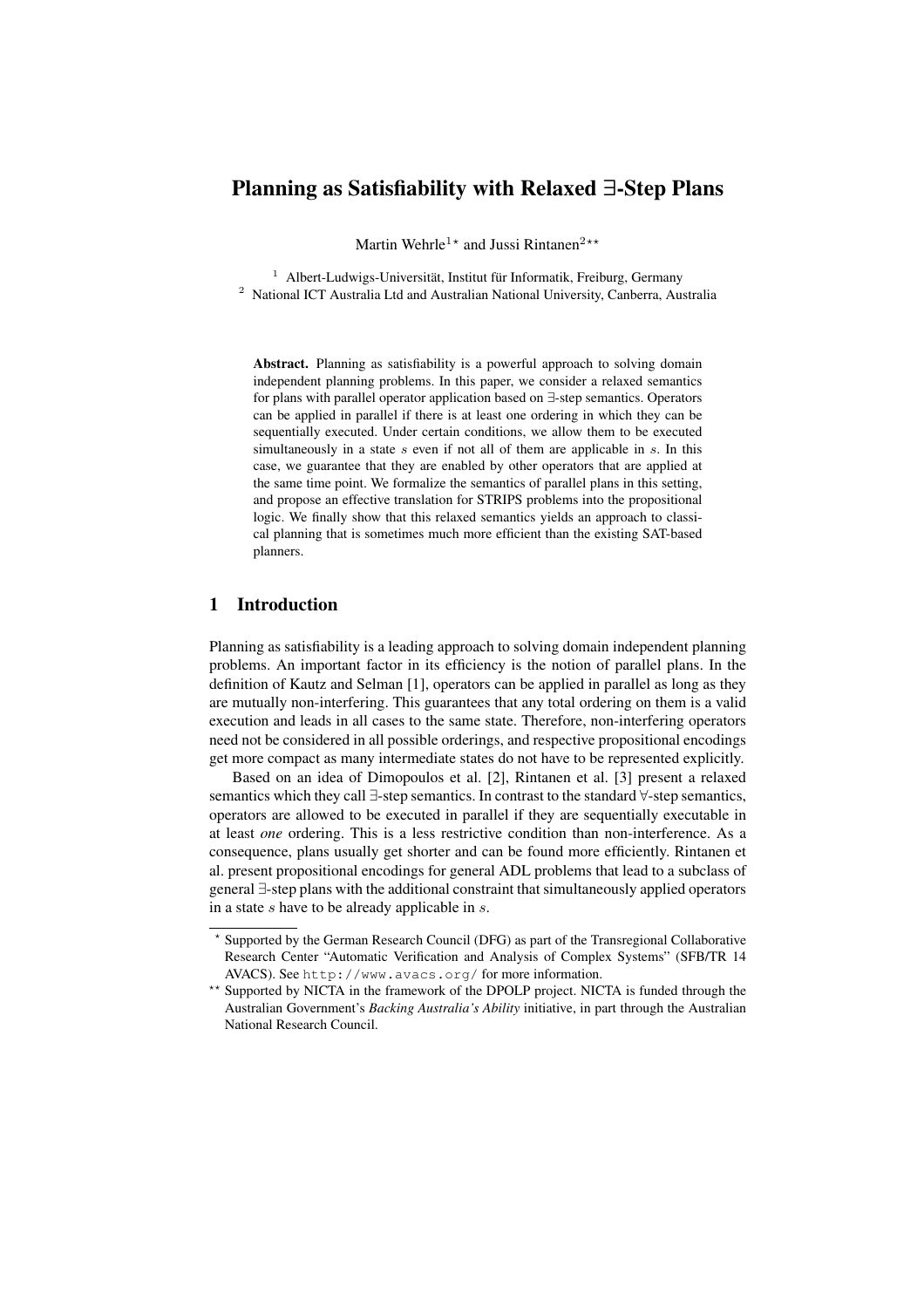In this paper, we show that this concept can be further generalized for STRIPS problems. We present an encoding that allows operators to be executed in parallel in a state s if they are all either already applicable in s or enabled by some other operators that are applied at the same time point. This leads to a wider class of ∃-step plans in which more operators are simultaneously applicable. We call this semantics of parallelism the *relaxed* ∃*-step semantics*. In many planning domains, this leads to efficiency gains because of shorter parallel plan lengths. Furthermore, the formulae get more strongly constrained which can make them easier to solve. One main innovation in this context is the notion of the *disabling-enabling-graph* which is an extension of the disabling graph presented by Rintanen et al. [3].

The structure of this paper is as follows. Section 2 presents basic notations and the formal definition of the new semantics. In Section 3, we present a translation into the propositional logic. Section 4 shows its performance in comparison to the so far most efficient ∃-step encoding and to the encoding used by SATPLAN06 [4], one of the winners of the International Planning Competition 2006 for optimal deterministic planning. Finally, we discuss related work and conclude the paper.

## 2 Background

#### 2.1 Notation

We consider planning in a setting where the states of the world are represented in terms of a set P of Boolean state variables that take the value *true* or *false*. Each *state* is a valuation on P, i.e. an assignment  $s: P \to \{T, F\}$ . A literal is a formula of the form a or  $\neg a$  for all  $a \in P$ . For a literal l we define  $\overline{l}$  by  $\overline{a} = \neg a$  and  $\overline{\neg a} = a$ . The set of all literals is denoted by  $\mathcal{L} = P \cup \{\neg a \mid a \in P\}$ . We use *operators* for expressing how the state of the world can be changed. As this work restricts to STRIPS operators, we use the term operator for STRIPS operator. An *operator* on a set of state variables P is a tuple  $o = \langle p, e \rangle$  where  $p \subset \mathcal{L}$  is a set of literals, the *precondition*, and  $e \subset \mathcal{L}$  is a set of literals, the *effect*. The operator is *applicable* in a state s if  $s \models p$  (where we identify a set of literals with their conjunction). In this case, we define  $app_o(s) = s'$ as the unique state that is obtained from  $s$  by making the effect literals of  $o$  true and retaining the truth-values of the state variables not occurring in the effect. For sequences of operators  $o_1, \ldots, o_n$  we define  $app_{o_1; \ldots; o_n}(s)$  as  $app_{o_n}(\ldots app_{o_2}(\text{app}_{o_1}(s)) \ldots)$ . We say that  $app_{(p_1,e_1);...;(p_n,e_n)}(s)$  is *defined* if and only if  $app_{(p_1,e_1);...;(p_i,e_i)}(s) \models p_{i+1}$ for  $i = 0, \ldots, n - 1$ .

Let  $\pi = \langle P, I, O, G \rangle$  be a *planning instance*, consisting of a set P of state variables, a state I on P (the initial state), a set O of operators on P, and a formula G on P (the goal formula). A (sequential) plan for  $\pi$  is a sequence  $\sigma = o_1; \ldots; o_n$  of operators from O such that  $app_{\sigma}(I) \models G$ , i.e. applying the operators in the given order starting in the initial state is defined (the precondition of every operator is true when the operator is applied) and produces a state that satisfies the goal formula.

In the rest of this paper we also consider plans that are sequences of *sets of operators*, so that at each execution step all operators are simultaneously applied. In contrast to the ∃-step semantics given by Rintanen et al., operators that are applied simultaneously in a state s do not necessarily have to be applicable in s.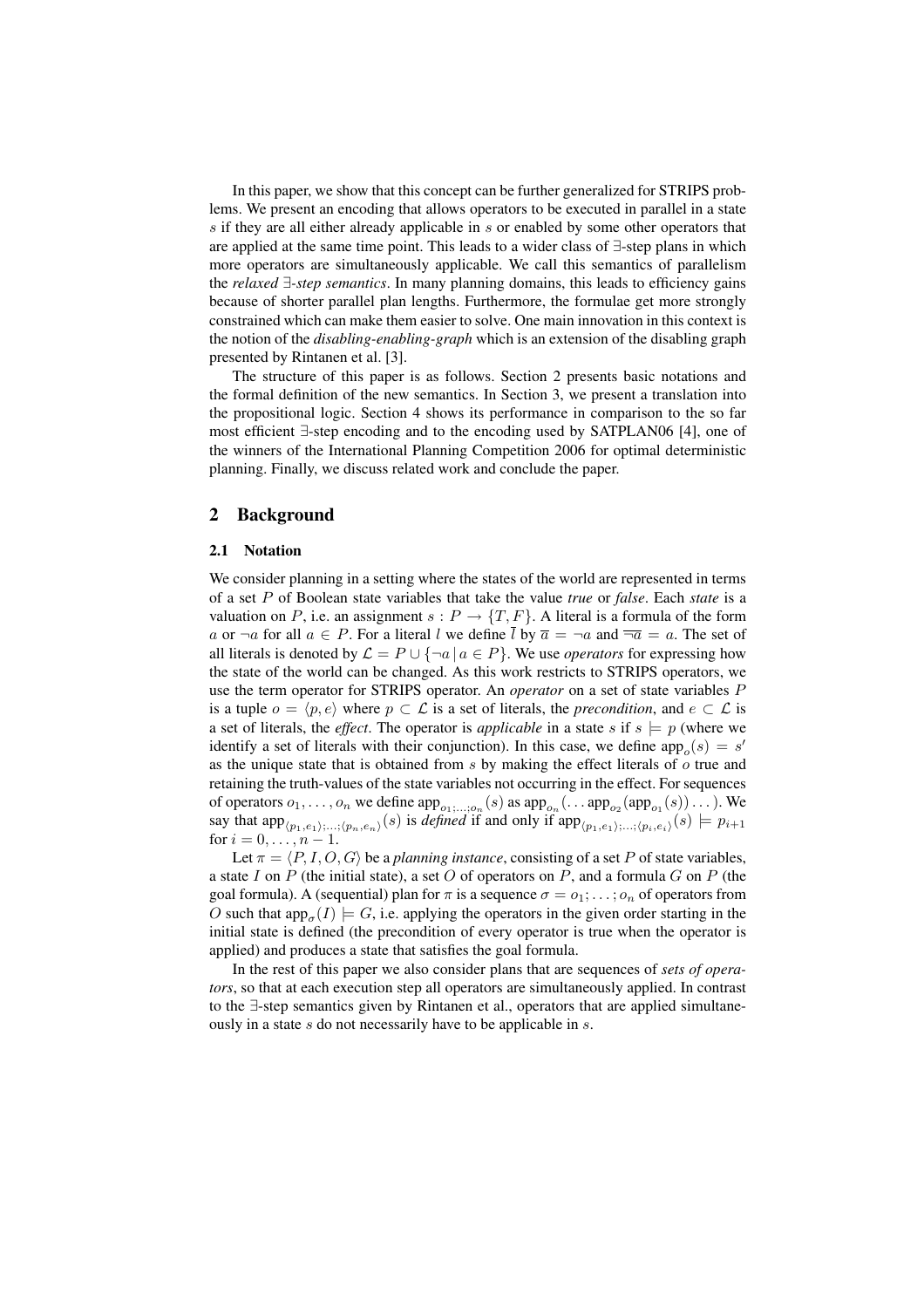*Example 1.* Let  $\pi = \langle P, I, O, G \rangle$  be a planning instance with state variables P =  ${A_i \mid i \in \{1, ..., n\}}$ , initial state I such that  $I \models \bigwedge_{i=1}^n \neg A_i$ , goal state G such that  $G = \bigwedge_{i=1}^{n} A_i$  and operators  $o_1 = \langle \top, \{A_1\} \rangle$  and  $o_i = \langle \{A_{i-1}\}, \{A_i\} \rangle$  for  $i = 2, \ldots, n$ . As there is no state in which more than one precondition is satisfied, the shortest  $\exists$ -step plan consists of n steps, whereas the more relaxed  $\exists$ -step plans can reach the goal within only one step, as  $o_1, \ldots, o_n$  are applicable in parallel. This is because we allow simultaneously applied operators to be enabled by other operators, and  $o_{i-1}$  enables  $o_i$  for all  $i \in \{2, \ldots, n\}.$ 

## 2.2 Planning as Satisfiability

Planning can be performed by propositional satisfiability testing as follows. Produce formulae  $\Phi^0, \Phi^1, \Phi^2, \ldots$  such that  $\Phi^i$  is satisfiable if there is a plan of length i. The formulae are tested for satisfiability in order of increasing plan length, and from the first satisfying assignment that is found a plan is constructed. Length  $i$  of a plan means that there are i time points in which a *set* of operators is applied simultaneously. Next we describe the general structure of such a formula  $\Phi^i$ .

The state variables in a problem instance are  $P = \{a_1, \ldots, a_n\}$  and the operators are  $O = \{o_1, \ldots, o_m\}$ . For a state variable a we have the propositional variable  $a^t$  that expresses the truth-value of a at time point t. Similarly, for an operator  $o$  we have  $o<sup>t</sup>$ for expressing whether o is applied at t. For formulae  $\Phi$  we denote the formula with all propositional variables superscribed with the index at time point t by  $\Phi^t$ . The set of propositions where all variables are superscribed with index  $t$  is denoted by  $P^t$ .

For a planning instance  $\pi$ , a formula is generated to answer the following question. Is there an execution of a sequence of sets of operators taking  $k$  time points that reaches a state satisfying G from the initial state  $I$ ? The structure of such a formula  $\Phi^k$  is

$$
I^0 \wedge R(P^0, P^1) \wedge \cdots \wedge R(P^{k-1}, P^k) \wedge G^k, \tag{1}
$$

where  $I^0$  and  $G^k$  are formulae describing the initial and goal state (the propositions are marked with 0 and k, respectively), and  $R(P<sup>t</sup>, P<sup>t+1</sup>)$  describes the transition relation leading from the state at time point t to the state at time point t+1 for all  $t \in \{0, \ldots, k-1\}$ 1}. We will introduce a corresponding propositional encoding of that relation according to our semantics.

#### 2.3 Relaxed ∃-Step Semantics

Rintanen et al. [3] adapted the linearization idea of Dimopoulos et al. to planning as satisfiability and showed that corresponding encodings in the propositional logic yield efficiency gains in contrast to the standard definition. As they considered general operators (i.e. operators with arbitrary formulae as preconditions and conditional effects), they additionally restricted their semantics such that the operators' preconditions have to be already satisfied in s. In the following, we present a semantics that relaxes this requirement. In contrast to the approach of Rintanen et al., we allow operators to be executed in parallel in a state  $s$  even if not all of them are already applicable in  $s$ . Such operators have to be enabled by other operators applied at the same time point.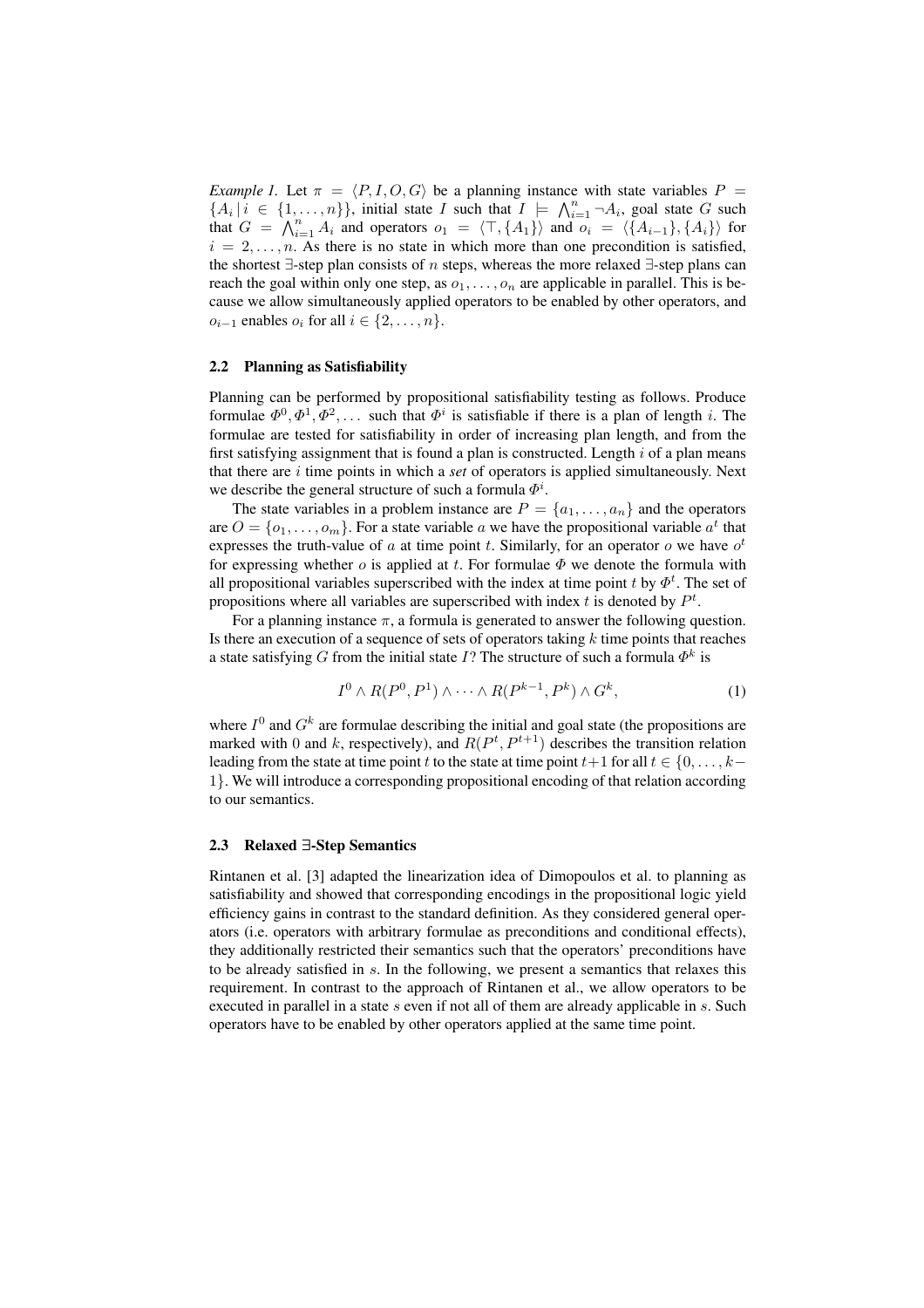Definition 1 (Relaxed ∃-step plans). *For a set of operators* O *and an initial state* I*, a* relaxed  $∃$ -step plan *is a sequence*  $T = S_1; \ldots; S_l$  *of sets of operators such that there is a sequence of states*  $s_0, \ldots, s_l$  *(the execution of T*) such that  $s_0 = I$  *and* 

*1. for all*  $i \in \{1, \ldots, l\}$  *there is a total ordering*  $o_1 < \cdots < o_n$  *on*  $S_i$  *such that*  $app_{o_1;...;o_{j-1}}(s_{i-1}) \models p_j$  *for all*  $o_j = \langle p_j, e_j \rangle \in S_i$ ,  $s_i = app_{o_1;...;o_n}(s_{i-1})$ , and 2. the set  $\bigcup_{\langle p,e \rangle \in S_i} e$  is consistent for all  $i \in \{1, \ldots, l\}$ *.* 

In the next section, we synthesize constraints that lead to relaxed ∃-step plans.

## 3 Propositional Encoding

For every  $o = \langle p, e \rangle \in O$  there are the following axioms. First, if o is applied at a time point  $t$ , then its effects are true at the next time point. This is expressed by

$$
o^t \to e^{t+1},\tag{2}
$$

where we identify the set  $e$  of literals with their conjunction. Second, the value of a state variable does not change if no operator that changes it is applied. Hence for every state variable a we have two formulae, one expressing the conditions for the change of a from false to true, and another from true to false. The formulae are analogous, and here we only give the one for change from true to false:

$$
(at \wedge \neg at+1) \rightarrow \bigvee \{ot | o = \langle p, e \rangle \in O, \neg a \in e \},
$$
\n(3)

where the empty disjunction is the constant  $\perp$ . Finally, the preconditions of applied operators must be true, and furthermore we need axioms for restricting the parallel application of operators. These *precondition* and *parallelism* axioms are described next. We define the notion of *disabling-enabling-graphs* in order to provide compact encodings in the propositional logic. It generalizes the concept of disabling graphs introduced by Rintanen et al. for the ∃-step semantics.

We first state when two operators *conflict* in their preconditions, i.e. we formulate a necessary condition for being applied simultaneously according to our semantics. Informally speaking, two operators  $o$  and  $o'$  conflict if there is no reachable state  $s$ such that they can be executed sequentially in  $s$ . Therefore, they cannot be applied simultaneously in our relaxed ∃-step semantics.

**Definition 2** (Conflict). Let  $\pi = \langle P, I, O, G \rangle$  be a planning instance and  $o = \langle p, e \rangle$ ,  $o' = \langle p', e' \rangle \in O$ . If there are literals  $m_1 \in p$  and  $m_2 \in p'$ , and

- *1. there is no reachable state*<sup>3</sup> *s such that*  $s \models (m_1 \land m_2)$ *, and*
- 2. there is no operator  $o'' = \langle p'', e'' \rangle$  such that  $(n)$   $m_2 \in e''$ ,

<sup>&</sup>lt;sup>3</sup> As testing exactly whether a given state is reachable in a planning instance is already PSPACEcomplete (and therefore as hard as planning itself), we approximate this test by using a subclass of 2-literal-invariants as produced by the algorithm by Rintanen [5] which are computable in polynomial time.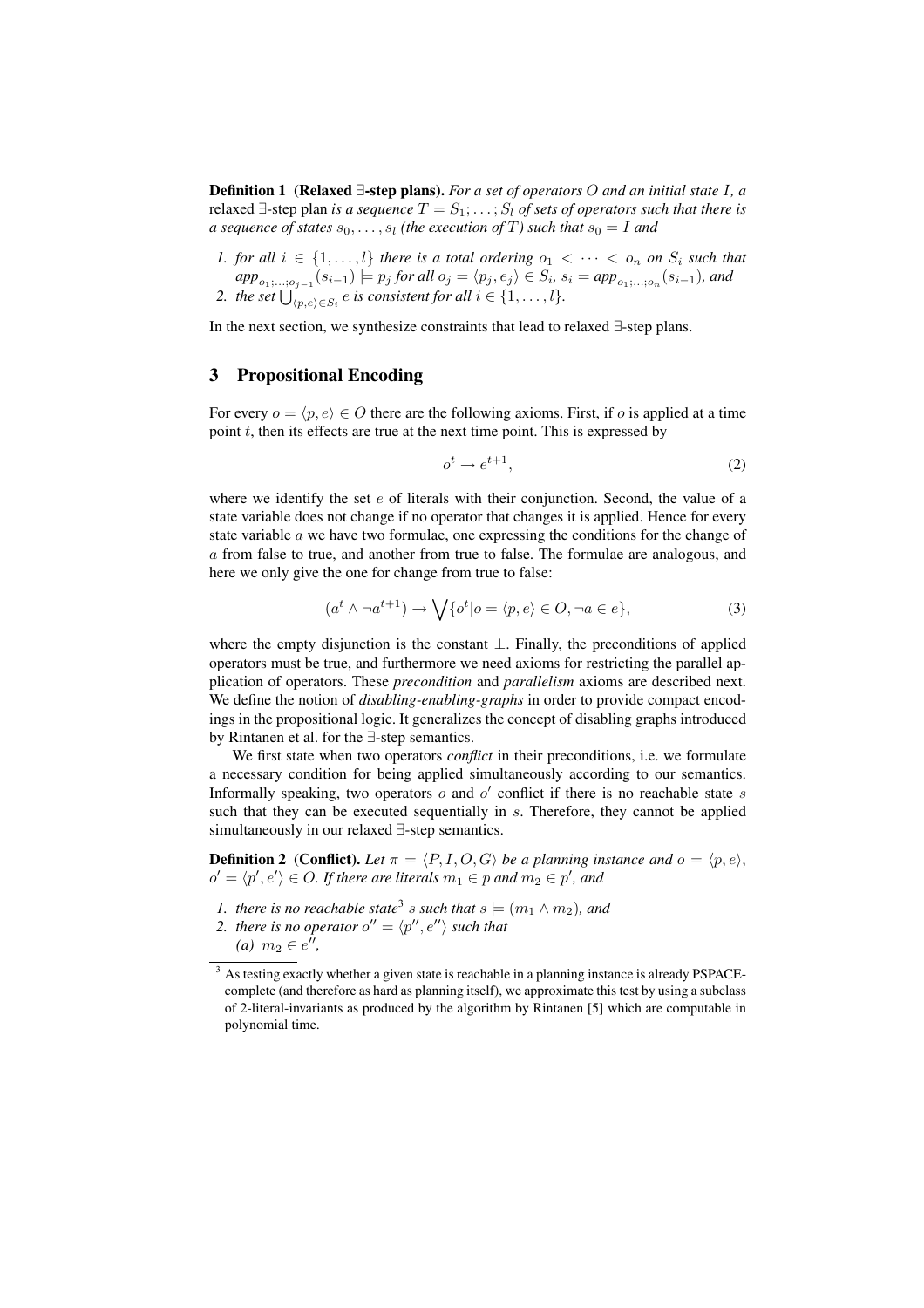*(b)* there is no literal  $m$  such that  $m \in e^{\prime\prime}$  and  $\overline{m} \in p'$ , and

*(c)* o, o′′ *and* o ′′, o′ *have consistent effects,*

*then*  $o$  *and*  $o'$  conflict in the ordering  $o < o'$ . They conflict *if they conflict in both orderings*  $o < o'$  *and*  $o' < o$ .

*Example 2.* Let  $\pi = \langle P, I, O, G \rangle$  be a planning instance with  $P = \{A, B\}$ , initial state  $I \models A \land \neg B$ , and operators  $O = \{o_1, o_2\}$ , where  $o_1 = \langle \{A\}, \{\neg A, B\} \rangle$  and  $o_2 = \langle \{B\}, \{A, \neg B\} \rangle$ . Then  $o_1$  and  $o_2$  conflict as there is no reachable state s such that  $s \models A \land B$ , and there is no operator  $o'' = \langle p'', e'' \rangle$  to resolve this conflict.

The motivation for using disabling-enabling-graphs is the following. The goal is to identify all sets of operators that "could be applied" simultaneously in our semantics (i.e. the operators do not conflict and have consistent effects), but there is a reachable state such that there is no ordering in which they can be sequentially applied. Such sets are subsets of a *strongly connected component (SCC)* of the disabling-enabling-graph. Strongly connected components can be identified in linear time [6].

**Definition 3** (Disabling-Enabling-Graph). Let  $\pi = \langle P, I, O, G \rangle$  be a planning in*stance.* A disabling-enabling-graph *for*  $\pi$  *is a directed graph*  $G = \langle O, E \rangle$  *with the following properties: For all*  $o = \langle p, e \rangle$  *and*  $o' = \langle p', e' \rangle \in O$  *there is an edge*  $(o, o') \in E$ *, if*

- *1. there is a literal*  $m \in \mathcal{L}$  *such that*  $m \in e$  *and*  $m \in p'$  (enabling), or  $m \in e'$  and  $\overline{m} \in p$  (disabling),
- *2.* o *and* o ′ *do not conflict, and*
- *3. there is a reachable state s such that*  $s \models e \land e'$  (parallel execution of o and o' *leads to a reachable state).*

*Example 3.* Let  $\pi = \langle P, I, O, G \rangle$  be a planning instance with  $P = \{A, B, C\}$ , initial state  $I \models A \land B \land C$ , and operators  $O = \{o_1, o_2, o_3\}$ , where  $o_1 = \langle \{A\}, \{\neg B\} \rangle$ ,  $o_2 = \langle \{B\}, \{\neg C\} \rangle$ , and  $o_3 = \langle \{C\}, \{\neg A\} \rangle$ . In this case, the disabling-enabling-graph only contains disabling edges. There is a strongly connected component indicating that there is no ordering  $\lt$  such that the operators can be executed according to  $\lt$ .

As the reachability of states is approximated, the disabling-enabling-graph that we use in our implementation is not necessarily minimal, but it can be computed in polynomial time in the size of the problem instance. This does not affect the correctness of our encoding as *less* operators are simultaneously applicable if the graph is not minimal. The number of edges typically increases in comparison to the disabling graph because enabling edges have to be considered as well. Moreover, the condition to be applied at some time point is relaxed, and we have to consider more operators that "could be applied" in parallel.

We impose a fixed ordering on all SCCs beforehand and allow operator execution only in that ordering. The resulting encoding is stricter than our formal definition of relaxed ∃-step semantics and does not always allow all the parallelism that is possible, but it leads to small formulae. For an SCC  $S = \langle V, E \rangle$  with  $V = \{o_1, \ldots, o_n\}$ , fixed ordering  $o_1 < \cdots < o_n$  and  $i \in \{1, \ldots, n\}$ , we denote the set of operators  $\{o_{i+1}, \ldots, o_n\}$ that occur after  $o_i$  in this ordering by  $Succ(S, o_i)$ .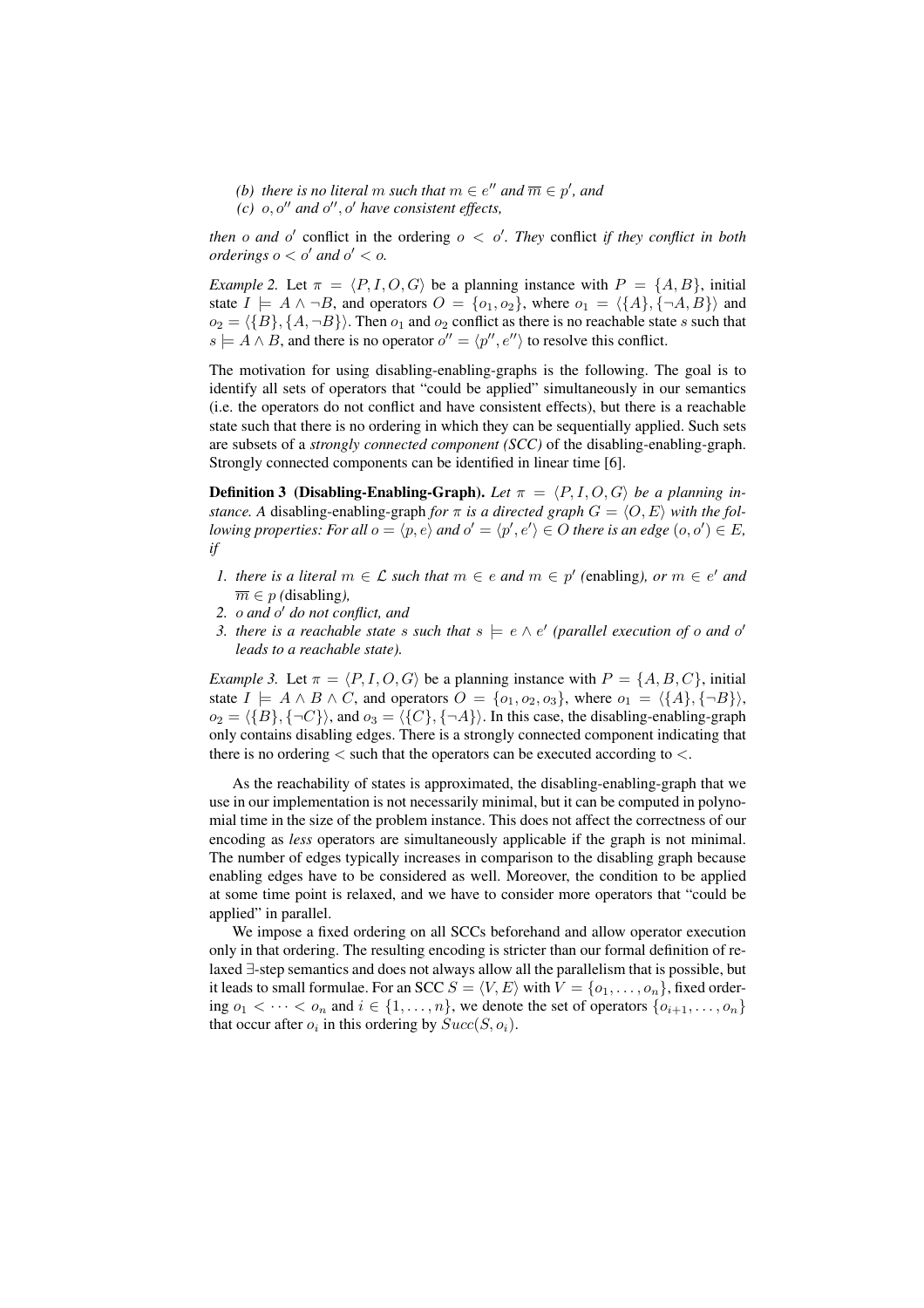In the following, we describe the precondition axioms. In order to get a compact representation, we define for all operators and literals a corresponding set of *enabling operators*.

**Definition 4 (Enabling Operators).** Let  $o = \langle p, e \rangle$  be an operator, m a literal. The *set*  $enOps(o; m)$  *of* enabling operators *for o and m is defined such that*  $o' = \langle p', e' \rangle \in$  $e n O p s (o; m)$  if and only if  $o' \neq o, m \in e', o$  and  $o'$  have consistent effects and do not *conflict in the ordering*  $o' < o$ .

Informally speaking,  $enOps(o; m)$  contains operators that can be applied in parallel with o and have the literal  $m$  in their effect. In order to be applicable in a state  $s$ , we require for an operator  $o = \langle p, e \rangle$  that for all literals  $m \in p$  either  $s \models m$  or there is an enabling operator  $o' = \langle p', e' \rangle \in enOps(o; m)$  that is applied simultaneously. This is stated in the formula

$$
o^t \to \bigwedge_{m \in p} (\overline{m}^t \to \bigvee(enOps^t(o; m) \setminus Succ^t(S, o))), \tag{4}
$$

where  $S$  is the (unique) SCC in which  $o$  occurs and all propositions are labeled with time point t, and  $enOps(o; m)^t$  is the set of enabling operators that are labeled with t. Operators occurring after  $\sigma$  are ruled out because this allows us to use weaker parallelism axioms which are described next.

We guarantee that operators that are applied in parallel can be executed sequentially in at least one way. A sufficient but too strong constraint is the acyclicity of the corresponding disabling-enabling-graph. Instead, we only require that there is no cycle of operators that disable one another. This is sufficient because of our definition of the precondition axioms (4). Therefore, for SCC S and operator  $o$  in S, we require that if  $o$  is applied, then all operators in  $S$  that are disabled by  $o$  and occur after  $o$  in the fixed ordering are not applied at the same time point.

Let  $S = \langle V, E \rangle$  be an SCC,  $V = \{o_1, \ldots, o_n\}$ , m a literal, and  $o_1 < \cdots < o_n$  a fixed ordering. Let  $E = \{o = \langle p, e \rangle \in V | \overline{m} \in e\}$  be the set of operators that falsify m and  $R = \{o = \langle p, e \rangle \in V \mid m \in p\}$  the set of operators that require m to remain true. Similarly to Rintanen et al. [3], we introduce the chain-formula

$$
\bigwedge \{o_i \to a_m^j \mid i < j, o_i \in E, o_j \in R, \{o_{i+1}, \ldots, o_{j-1}\} \cap R = \emptyset\}
$$
\n
$$
\cup \{a_m^i \to a_m^j \mid i < j, \{o_i, o_j\} \subseteq R, \{o_{i+1}, \ldots, o_{j-1}\} \cap R = \emptyset\}
$$
\n
$$
\cup \{a_m^j \to \neg o_j \mid o_j \in R\},
$$

where the auxiliary variable  $a_m^j$  is true if there is an operator  $o_i \in E_m$  with  $o_i < o_j$  that is applied and falsifies  $m$ . The number of auxiliary variables is linear in the number of operators. The key idea behind this chain-formula is to ensure that if an operator  $o$  is applied that falsifies a literal m, then all operators occurring *after* o in the fixed ordering that require  $m$  to be true cannot be applied.

*Example 4.* Consider again the planning instance  $\langle P, I, O, G \rangle$  with  $P = \{A, B, C\},\$ initial state  $I \models A \land B \land C$ , and operators  $O = \{o_1, o_2, o_3\}$ , where  $o_1 = \langle \{A\}, \{\neg B\} \rangle$ ,  $o_2 = \langle {B}, {\neg C} \rangle$ , and  $o_3 = \langle {C}, {\neg A} \rangle$ . As we have seen in Example 3, these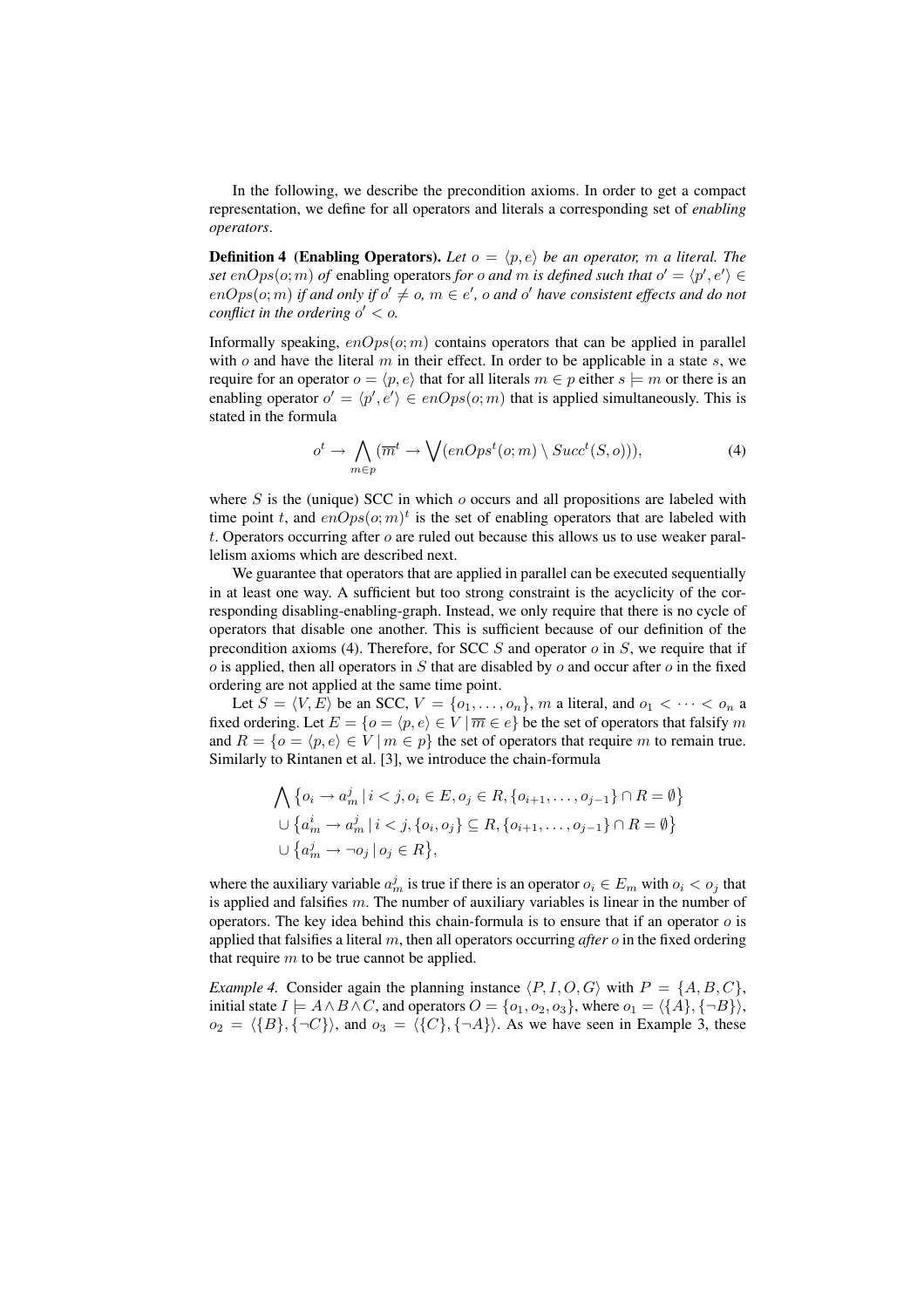operators are not serializable. For a fixed ordering  $o_1 < o_2 < o_3$ , the chain-encoding leads to the following parallelism axioms. For variable A, the set of operators that falsify A is  $E = \{o_3\}$ , the set of operators that require A to remain true is  $R = \{o_1\}$ . As  $o_1 < o_3$ , we do not need any parallelism axioms for A. For B, we get  $E = \{o_1\}$  and  $R = \{o_2\}$ . Therefore, we have to ensure that if  $o_1$  is applied, then  $o_2$  cannot be applied at the same time point. Hence, we get the parallelism axioms  $o_1 \rightarrow a_B^2$  and  $a_B^2 \rightarrow \neg o_2$ . For C, we get the axioms  $o_2 \to a_C^3$  and  $a_C^3 \to \neg o_3$  in a similar way.

In our experiments, we have kept the operators' ordering as they have come out of our PDDL front end.

The conjunction of the effect, frame, precondition and parallelism axioms for all operators describes a transition relation  $R(P^t, P^{t+1})$  leading from the state at time point t to the successor state. In a state s, if  $s \models R(P^t, P^{t+1})$ , there is a total ordering  $o_1 < \cdots < o_n$  on the parallel operators  $o_1, \ldots, o_n$  such that  $app_{o_1; \ldots, o_n}(s)$  is defined. Let *Var(t)* be the set of all variables occurring in  $R(P^t, P^{t+1})$ .

**Theorem 1.** Let  $\pi = \langle P, I, O, G \rangle$  be a planning instance, and s a state reachable from *I*. Let v be a valuation of Var(t) for some t such that  $\nu(a^t) = s(a^t)$  for all  $a^t \in P^t$ *and*  $\nu \models R(P^t, P^{t+1})$ *. Let*  $\{o | \nu \models o^t\} = \{o_1, \ldots, o_n\}$  *be the set of operators that is applied at time point t. Then there is a total ordering*  $o_1 < \cdots < o_n$  *such that*  $app_{o_1;\ldots,o_n}(s)$  *is defined.* 

*Proof.* (sketch) There is an ordering  $o_1 < \cdots < o_n$  such that for all  $o, o' \in \{o_1, \ldots, o_n\}$ : *If*  $o, o'$  are contained in the same SCC  $G_i = \langle V_i, E_i \rangle$ , then  $o < o'$  iff  $o <_i o'$  (where  $\langle \xi_i \rangle$  *is the ordering imposed on*  $V_i$ *). If*  $o, o'$  *are contained in different SCCs, then*  $o < o'$ *if there is an edge from* o *to* o ′ *. As* o, o′ *do not conflict (the reader may verify this) and have consistent effects for all*  $o, o' \in \{o_1, \ldots, o_n\}$ , *it can be shown by induction that*  $app_{o_1;...;o_n}(s)$  is defined: for all  $o_i = \langle p_i,e_i \rangle \in \{o_1,\ldots,o_n\}$  and for all  $m \in p_i$  the fol*lowing holds. There is no*  $o_j = \langle p_j, e_j \rangle \in \{o_1, \ldots, o_{i-1}\}$  *with*  $\overline{m} \in e_j$ *. If*  $s \not\models m$ *, then there is*  $o_j = \langle p_j, e_j \rangle \in \{o_1, \ldots, o_{i-1}\}\$  *with*  $m \in e_j$ . *Therefore app*<sub> $o_1; \ldots, o_{i-1}(s) \models p_i$ .</sub>

#### 3.1 Optimizations

In order to speed up planning, we additionally use invariants, which are formulae that are true in all states reachable from the initial state. A restricted class of invariants can be identified in polynomial time. In our experiments, we use formulae  $l_1^t \vee l_2^t$  for invariants  $l_1 \vee l_2$  as produced by the algorithm by Rintanen [5].

For an operator  $o = \langle p, e \rangle$  and a literal m, invariants can also be used to further reduce the number of enabling operators in  $enOps(o; m)$ . Consider  $o' = \langle p', e' \rangle \in$  $enOps(o; m)$ . If there is an invariant  $l_1 \vee l_2$  such that  $\overline{l_1} \in e'$  and  $\overline{l_2} \in p$ , then  $o'$  cannot be used to enable  $o$  at the same time point. Hence, such operators  $o'$  are ruled out in our implementation of  $enOps(o; m)$ . Note that this does not affect correctness.

Furthermore, it is useful to keep the SCCs as small as possible because of the fixed ordering that we impose on their operators (the more operators we restrict to be executed in a fixed ordering, the more parallelism will possibly be lost). In order to tackle the problem of increasing SCCs, we add constraints  $\neg o_1^t \vee \neg o_2^t$  for operators  $o_1$  and  $o_2$ that disable each other (i.e.  $o_1$  disables  $o_2$ , and vice versa), because such pairs cannot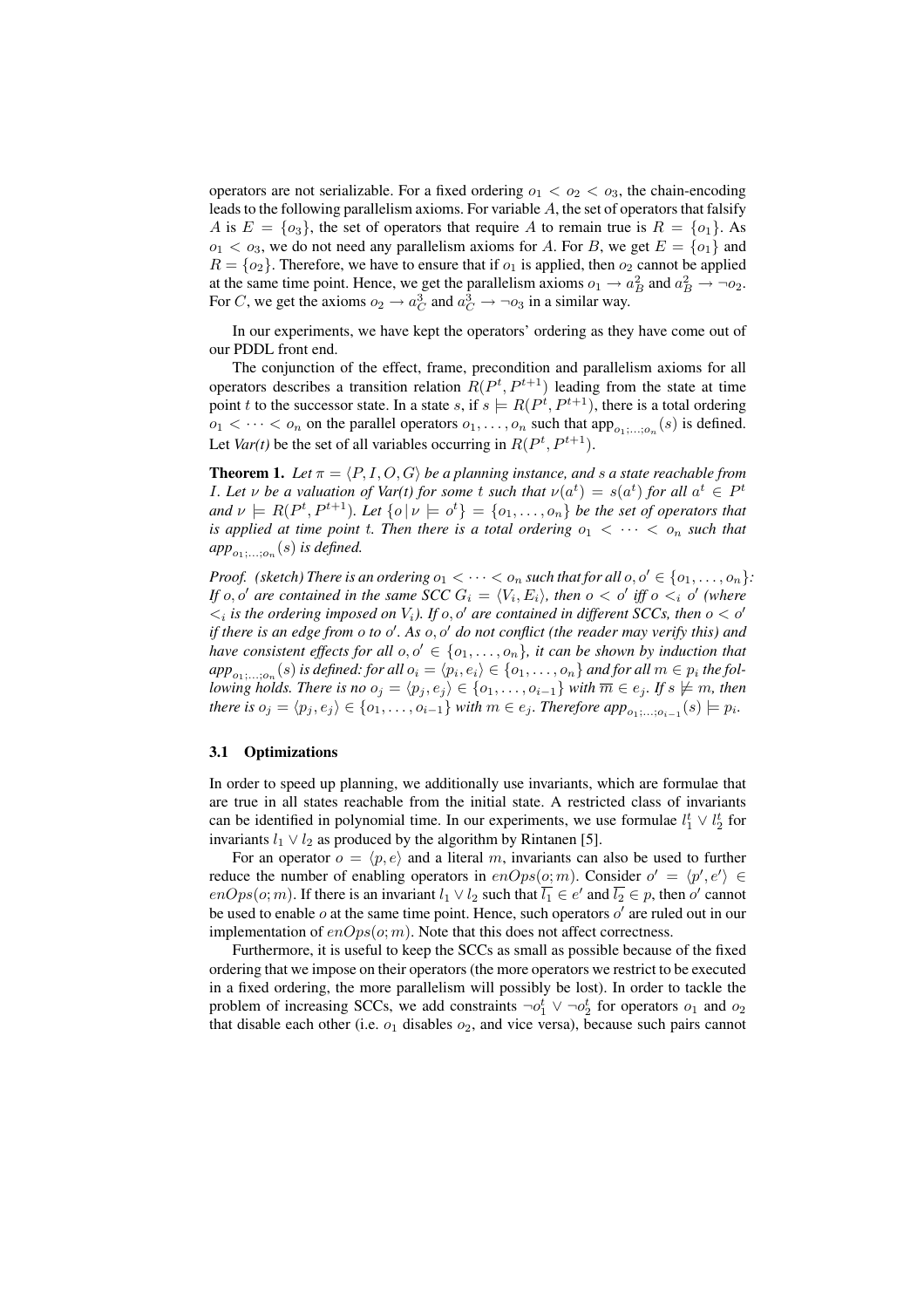be executed in parallel anyway according to our semantics. The quadratical worst case size is almost never an issue in practice, but the size of the SCCs decreases because we need no edges between  $o_1$  and  $o_2$  in the disabling-enabling-graph.

## 4 Experiments

We evaluated our new relaxed ∃-step encoding in comparison to the so far most efficient ∃-step encoding [3] and to the encoding used in SATPLAN06 [4], winner of the IPC 2006 for optimal deterministic planning, on a number of benchmarks from the International Planning Competitions 2004 and 2006. We used the SAT Solver SIEGE [7] and averaged the runtimes and serial plan lengths over 50 runs. In cases where a run exceeded 1200 seconds, we took the average runtime of 5 runs. Cases in which a run exceeded 3600 seconds are indicated with a dash. The results for the SATPLAN06, the ∃-step and relaxed ∃-step encoding are compared in Table 1. We report the parallel and average serial plan length, as well as the total evaluation time of the formulae by a sequential evaluation (i.e. if  $\Phi^{i-1}$  is found unsatisfiable, then test  $\Phi^i$  for  $i = 1, 2, 3, \dots$ until the first satisfiable formula is found). The runtime data only include the time for solving the formulae. The generation of disabling-enabling-graphs is possible almost as efficiently as the generation of disabling graphs [3]. The results were obtained on a PC running at 2.8 GHz with 2 GB main memory, and a LINUX operating system.

In the PSR, Airport and Pathways domains we get (sometimes significantly) better runtimes due to shorter parallel plan lengths. In particular, the PSR domain makes use of this more relaxed semantics. Storage is interesting because except for one instance (storage 17) we do not get shorter plans than with ∃-step semantics, but in that instance the last unsatisfiable formula gets much easier to solve. A more sophisticated heuristic ordering of the SCCs would possibly yield shorter plans and better runtimes in general. Furthermore, we implemented a domain structured similarly to Example 1 in which a hoist has to fill boxes with three objects in a predefined order<sup>4</sup>. We obtain a significant speedup in this setting as the more relaxed ∃-step plans get only half as long as the corresponding ∃-step plans. Moreover, we did experiments for other domains but give only a short overview of the results because of lack of space. In the tested instances, we can summarize the results as follows. Philosophers is easy for all the encodings, a fraction of a second is needed to solve the largest instances. In comparison to the SATPLAN06 encoding, the runtimes of the relaxed ∃-step encoding are (sometimes significantly) lower in the Openstacks and Pipesworld domain, and comparable (i.e. sometimes better, sometimes worse) in TPP. In comparison to the ∃-step encoding, the runtimes are comparable in Pipesworld and TPP, and slightly worse in Openstacks.

The parallel plan lengths of the relaxed ∃-step encoding usually decreases or is equal in comparison to the other encodings. The quality of the serial plans for ∃-step and relaxed ∃-step is comparable: The average serial plans produced by the relaxed ∃ step encoding are equally long or at most slightly longer than those produced by the ∃-step encoding in most of the cases. As we do no postprocessing step to eliminate redundant operators, the serial plans produced by SATPLAN06 are usually shorter than those produced by the (relaxed) ∃-step encodings.

 $4$  Where boxes n means that n boxes have to be filled.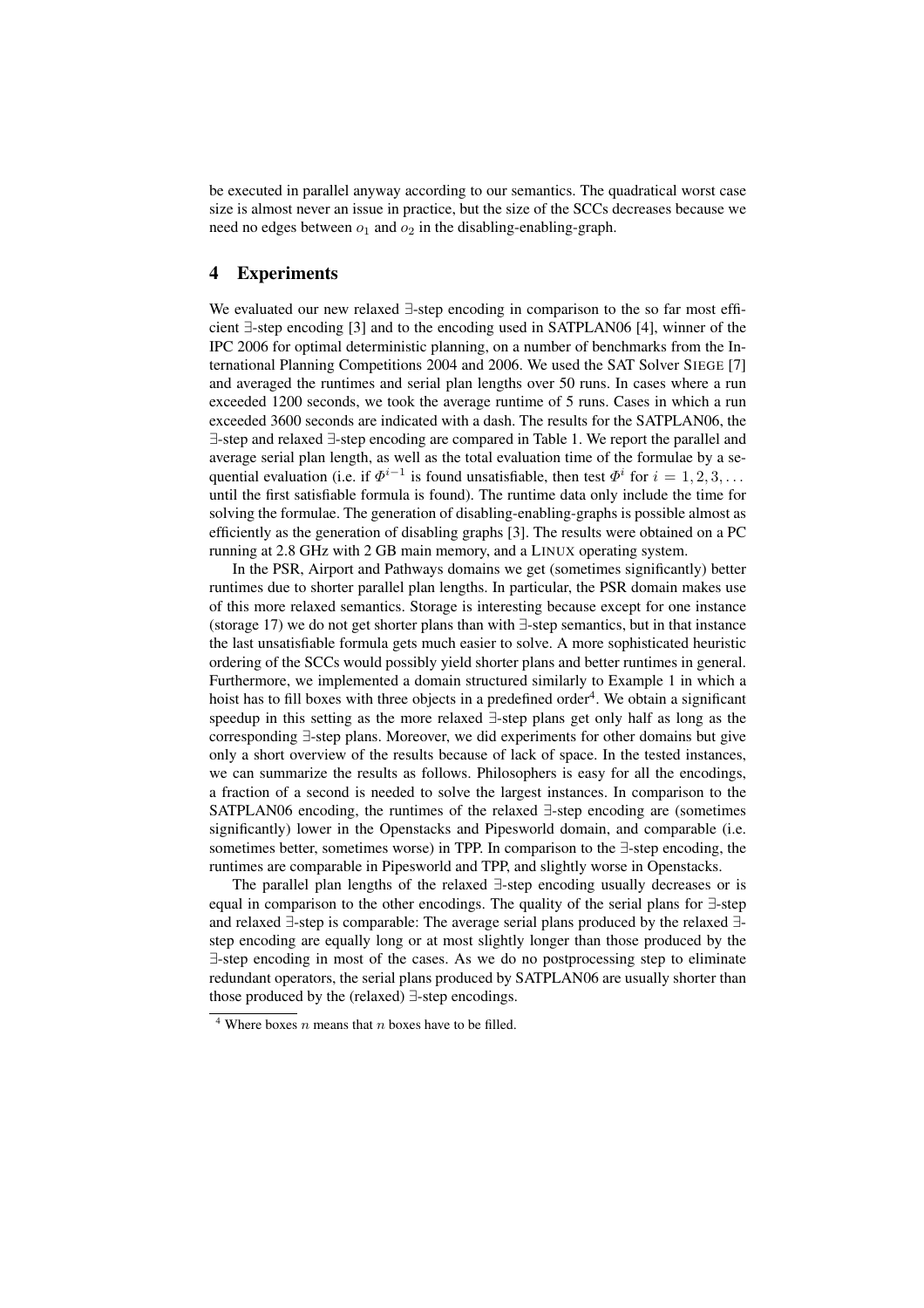|              | <i>SP06</i>              | <i>SP06</i> | SP06  | $\exists$ -step          | $\exists$ -step | $\exists$ -step | relaxed  | relaxed | relaxed |
|--------------|--------------------------|-------------|-------|--------------------------|-----------------|-----------------|----------|---------|---------|
|              | parallel                 | serial      | total | parallel                 | serial          | total           | parallel | serial  | total   |
|              | length                   | length      | time  | length                   | length          | time            | length   | length  | time    |
| psr 46       | 29                       | 34          | 246.9 | 28                       | 42              | 16.4            | 16       | 43      | 1.1     |
| psr 47       | 23                       | 27          | 11.1  | 21                       | 35              | 0.6             | 12       | 38      | 0.1     |
| psr 48       | 26                       | 37          | 42.7  | 24                       | 42              | 2.3             | 15       | 43      | 0.3     |
| psr 49       | 36                       | 47          | 874   | 34                       | 56              | 132.6           | 22       | 58      | 8.7     |
| airport 17   | 28                       | 88          | 0.5   | 28                       | 88              | 1               | 25       | 88      | 0.3     |
| airport 18   | 31                       | 107         | 3.1   | 31                       | 108             | 6.6             | 26       | 109     | 0.5     |
| airport 19   | 30                       | 90          | 0.9   | 30                       | 90              | 0.8             | 25       | 90      | 0.3     |
| airport 20   | 32                       | 115         | 5.4   | 32                       | 116             | 14.0            | 27       | 115     | 1.2     |
| pathways $5$ | 9                        | 30          | 0.04  | 9                        | 40              | 0.1             | 7        | 47      | 0.1     |
| pathways $6$ | 12                       | 55          | 1.2   | 12                       | 69              | 1.3             | 10       | 69      | 0.9     |
| pathways 7   | 13                       | 72          | 38.3  | 13                       | 90              | 7.1             | 11       | 97      | 8.1     |
| pathways 8   | $\overline{\phantom{a}}$ |             |       | $\overline{\phantom{a}}$ |                 |                 | 14       | 134     | 2339    |
| storage 15   | 9                        | 25          | 11.5  | 6                        | 22              | 0.09            | 6        | 23      | 0.1     |
| storage 16   |                          |             |       | 7                        | 28              | 0.5             | 7        | 29      | 0.5     |
| storage 17   |                          |             |       | 8                        | 30              | 78.4            | 7        | 31      | 0.5     |
| storage 18   |                          |             |       | 9                        | 36              | 50.2            | 9        | 38      | 40.4    |
| boxes 5      | 21                       | 25          | 9.8   | 20                       | 30              | $\overline{2}$  | 10       | 29      | 0.1     |
| boxes 6      | 25                       | 30          | 149.7 | 24                       | 37              | 28.3            | 12       | 34      | 0.2     |
| boxes 7      |                          |             |       | 28                       | 45              | 354             | 14       | 52      | 0.9     |
| boxes 8      |                          |             |       |                          |                 |                 | 16       | 63      | 2.6     |

Table 1. Experimental results with SATPLAN06, ∃-step and relaxed ∃-step encodings

# 5 Related Work

Planning as satisfiability was pioneered by Kautz and Selman. They presented a first translation of a planning problem into the propositional logic [8] as well as the standard encoding for parallel operator application [1]. In a further approach [9], they combined planning as satisfiability with the GraphPlan algorithm [10] resulting in the well known BLACKBOX planner. This planner has been further developed to SATPLAN06 [4].

Dimopoulos et al. [2] noticed that the notion of parallel plans used by Blum and Furst can be relaxed to what we have called ∃-step semantics. Cayrol et al. [11] implemented this idea in the GraphPlan framework. Rintanen et al. [3] proposed propositional encodings for the ∃-step semantics for arbitrary operators that restrict parallel operator application in a state  $s$  to operators that are already applicable in  $s$ .

Van den Briel et al. [12] used a concept of parallelism that is similar to our relaxed ∃-step semantics for an integer programming approach. They, however, presented a loosely constrained approach causing an exponential number of cycle elimination constraints, which their search algorithm has to take into account explicitly. Therefore, they considered it unfeasible to generate all the required constraints for guaranteeing a total ordering of parallel actions, and instead generate the necessary constraints during search. We avoided this problem by enforcing a fixed ordering on the number of